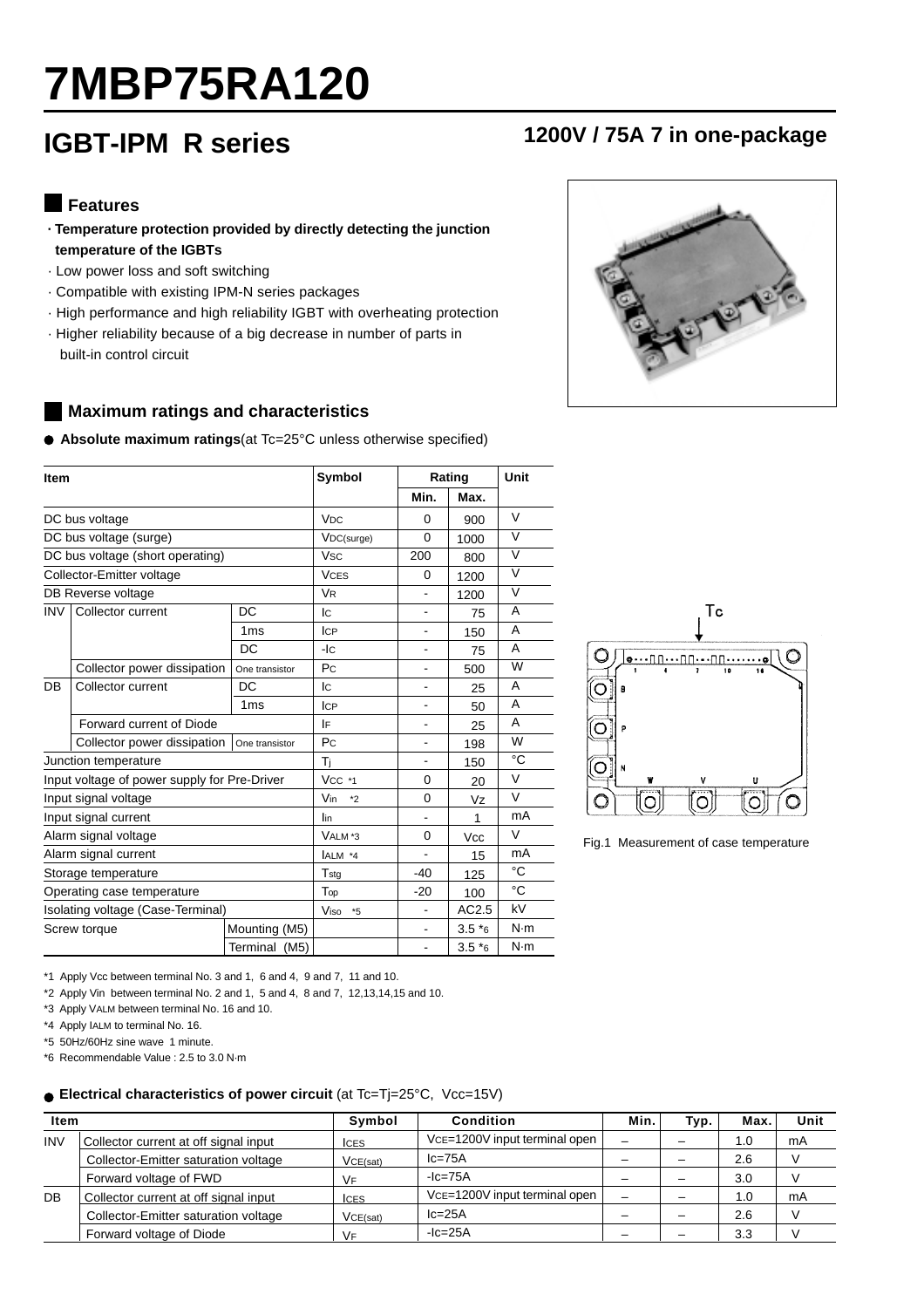#### **Electrical characteristics of control circuit**(at Tc=Tj=25°C, Vcc=15V)

| Item                                                      |            | Symbol           | <b>Condition</b>                        | Min. | Typ.                         | Max. | Unit |
|-----------------------------------------------------------|------------|------------------|-----------------------------------------|------|------------------------------|------|------|
| Power supply current of P-line side Pre-driver (one unit) |            | $_{\rm lccp}$    | fsw=0 to 15kHz Tc=-20 to 100 °C $*_{7}$ | 3    |                              | 18   | mA   |
| Power supply current of N-line side three Pre-driver      |            | <b>ICCN</b>      | fsw=0 to 15kHz Tc=-20 to 100 °C $*_{7}$ | 10   |                              | 65   | mA   |
| Input signal threshold voltage (on/off)                   |            | $V$ in(th)       | <b>ON</b>                               | 1.00 | 1.35                         | 1.70 | V    |
|                                                           |            |                  | <b>OFF</b>                              | 1.25 | 1.60                         | 1.95 | V    |
| Input zener voltage                                       |            | Vz               | Rin=20k ohm                             |      | 8.0                          | ۰    | V    |
| Over heating protection temperature level                 |            | Тсон             | VDC=0V, Ic=0A, Case temperature, Fig.1  | 110  | ۰                            | 125  | °C   |
| <b>Hysteresis</b>                                         |            | Тсн              |                                         |      | 20                           | ۰    | °C   |
| IGBT chips over heating protection temperature level      |            | Tioh             | surface of IGBT chips                   | 150  |                              | ۰    | °C   |
| <b>Hysteresis</b>                                         |            | Тјн              |                                         |      | 20                           | ٠    | °C   |
| Collector current protection level                        | <b>INV</b> | loc              | $Ti=125^{\circ}C$                       | 113  | ۰                            | ۰    | Α    |
|                                                           | DB         | loc              | $Ti=125^{\circ}C$                       | 38   | ۰                            | ۰    | Α    |
| Over current protection delay time (Fig.2)                |            | t <sub>DOC</sub> | $Ti=25^{\circ}C$ Fig.2                  |      | 10                           | ۰    | μs   |
| Under voltage protection level                            |            | Vuv              |                                         | 11.0 | $\qquad \qquad \blacksquare$ | 12.5 | V    |
| <b>Hysteresis</b>                                         |            | Vн               |                                         | 0.2  | ۰                            | ٠    | V    |
| Alarm signal hold time                                    |            | talm             |                                         | 1.5  | $\overline{2}$               | ٠    | ms   |
| SC protection delay time                                  |            | tsc              | $Ti=25^{\circ}C$<br>Fig.3               |      | ۰                            | 12   | μs   |
| Limiting resistor for alarm                               |            | RALM             |                                         | 1425 | 1500                         | 1575 | ohm  |

\*7 Switching frequency of IPM

#### **Dynamic characteristics**(at Tc=Tj=125°C, Vcc=15V)

| Item                  |      | Symbol   Condition          | Min. | Typ. | Max.                     | Unit |
|-----------------------|------|-----------------------------|------|------|--------------------------|------|
| Switching time (IGBT) |      | $VDC = 600V$<br>IC=75A,     | 0.3  |      | $\overline{\phantom{a}}$ | us   |
|                       | toff |                             | -    | $\,$ | 3.6                      | us   |
| Switching time (FWD)  | trr  | $VDC = 600V$<br>$IF = 75A.$ |      | . .  | 0.4                      | us   |



Fig.2 Definition of OC delay time



Fig.3 Definition of tsc



Fig.4 Definition of switching time

#### **Thermal characteristics**(Tc=25°C)

| Item                                         | Symbol     | Typ.        | Max.       | Unit                     |      |      |
|----------------------------------------------|------------|-------------|------------|--------------------------|------|------|
| Junction to Case thermal resistance          | <b>INV</b> | <b>IGBT</b> | $Rth(i-c)$ | $\overline{\phantom{a}}$ | 0.25 | °C/W |
|                                              |            | <b>FWD</b>  | $Rth(i-c)$ | $\blacksquare$           | 0.73 | °C/W |
|                                              | <b>DB</b>  | <b>IGBT</b> | $Rth(i-c)$ |                          | 0.63 | °C/W |
| Case to fin thermal resistance with compound |            |             | $Rth(c-f)$ | 0.05                     |      | °C/W |

#### **Recommendable value**

| Item                                               | <b>Symbol</b>         | Min. | Typ.           | Max. | Unit |     |
|----------------------------------------------------|-----------------------|------|----------------|------|------|-----|
| DC bus voltage                                     | <b>V<sub>DC</sub></b> | 200  | $\overline{a}$ | 800  |      |     |
| Operating power supply voltage range of Pre-driver | <b>Vcc</b>            | 13.5 | 15             | 16.5 |      |     |
| Switching frequency of IPM                         | fsw                   |      |                | 20   | kHz  |     |
| Mounting (M5)<br>Screw torque                      |                       |      | 2.5            |      | 3.0  | N·m |
|                                                    | Terminal (M5)         |      | 2.5            |      | 3.0  | N·m |